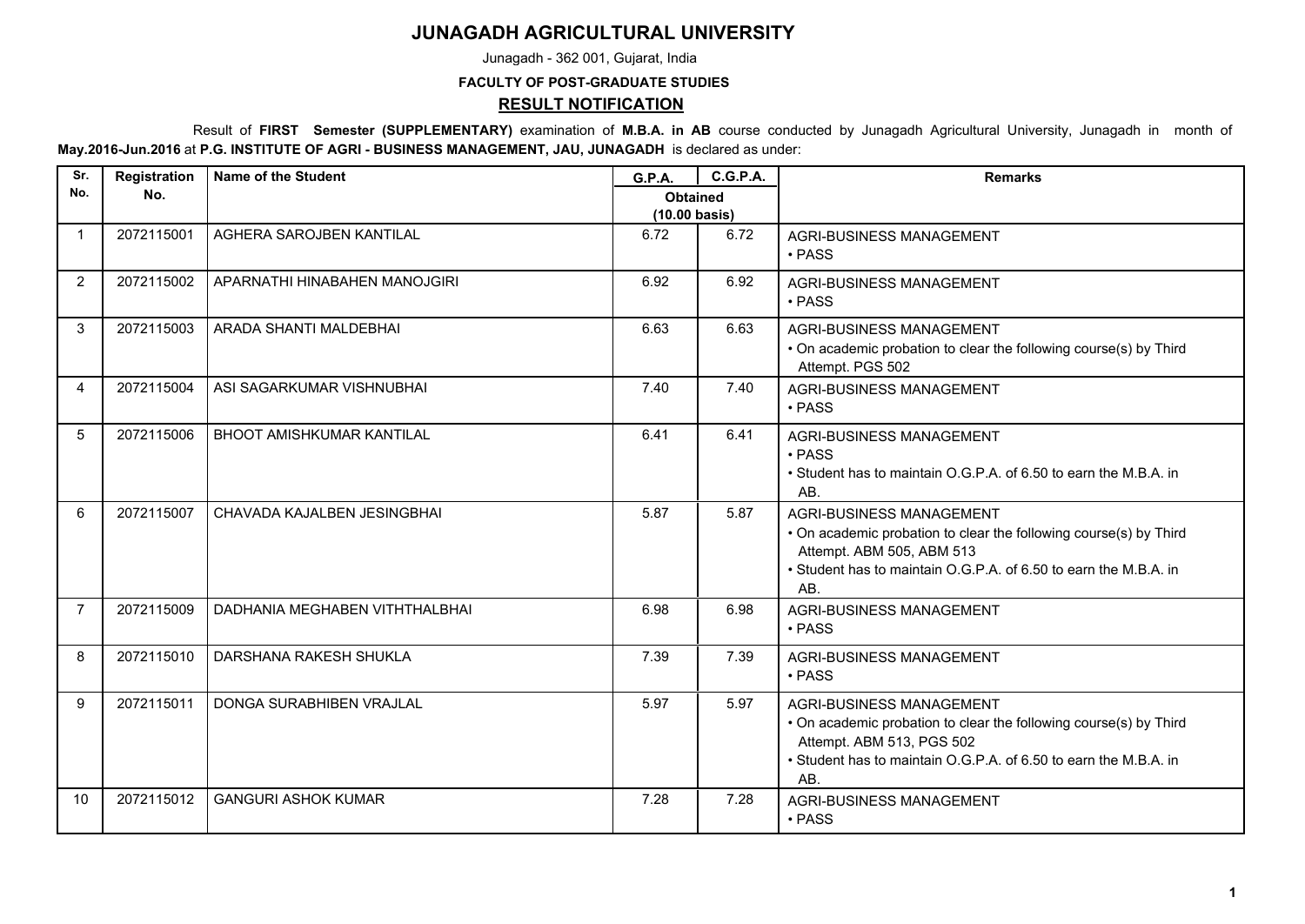| Sr. | Registration | Name of the Student              | <b>G.P.A.</b>           | <b>C.G.P.A.</b> | <b>Remarks</b>                                                                                                                                                                                               |
|-----|--------------|----------------------------------|-------------------------|-----------------|--------------------------------------------------------------------------------------------------------------------------------------------------------------------------------------------------------------|
| No. | No.          |                                  | <b>Obtained</b>         |                 |                                                                                                                                                                                                              |
|     |              |                                  | $(10.00 \text{ basis})$ |                 |                                                                                                                                                                                                              |
| 11  | 2072115013   | HIRAPARA PRIYANKABEN RAMESHBHAI  | 6.63                    | 6.63            | <b>AGRI-BUSINESS MANAGEMENT</b><br>• PASS                                                                                                                                                                    |
| 12  | 2072115016   | KARKAR HARSHIL KUMAR JENTIBHAI   | 6.42                    | 6.42            | <b>AGRI-BUSINESS MANAGEMENT</b><br>• PASS<br>• Student has to maintain O.G.P.A. of 6.50 to earn the M.B.A. in<br>AB.                                                                                         |
| 13  | 2072115017   | LUNAGARIYA NIMISHA JENTIBHAI     | 5.86                    | 5.86            | <b>AGRI-BUSINESS MANAGEMENT</b><br>. On academic probation to clear the following course(s) by Third<br>Attempt. ABM 513, PGS 502<br>• Student has to maintain O.G.P.A. of 6.50 to earn the M.B.A. in<br>AB. |
| 14  | 2072115018   | MADARIA CHANDANIBEN RASHIKBHAI   | 6.81                    | 6.81            | <b>AGRI-BUSINESS MANAGEMENT</b><br>$\cdot$ PASS                                                                                                                                                              |
| 15  | 2072115019   | MALASANA PARAS DINESHBHAI        | 6.79                    | 6.79            | AGRI-BUSINESS MANAGEMENT<br>$\cdot$ PASS                                                                                                                                                                     |
| 16  | 2072115021   | MARU CHANDANIBEN NARANBHAI       | 6.76                    | 6.76            | AGRI-BUSINESS MANAGEMENT<br>. On academic probation to clear the following course(s) by Third<br>Attempt. ABM 513                                                                                            |
| 17  | 2072115023   | <b>MEHUL BAVALIYA</b>            | 7.21                    | 7.21            | <b>AGRI-BUSINESS MANAGEMENT</b><br>• PASS                                                                                                                                                                    |
| 18  | 2072115024   | MEVADA PRIYANKA DHIRAJLAL        | 6.98                    | 6.98            | AGRI-BUSINESS MANAGEMENT<br>· PASS                                                                                                                                                                           |
| 19  | 2072115025   | NANDANIYA SHITAL LAXMANBHAI      | 7.26                    | 7.26            | <b>AGRI-BUSINESS MANAGEMENT</b><br>• PASS                                                                                                                                                                    |
| 20  | 2072115026   | PARMAR KETUL FRANCIS             | 7.02                    | 7.02            | AGRI-BUSINESS MANAGEMENT<br>· PASS                                                                                                                                                                           |
| 21  | 2072115027   | PATHAR PAYAL BHARATBHAI          | 6.60                    | 6.60            | AGRI-BUSINESS MANAGEMENT<br>• PASS                                                                                                                                                                           |
| 22  | 2072115028   | PETHANI VAISHALIBEN PARSOTAMBHAI | 6.84                    | 6.84            | AGRI-BUSINESS MANAGEMENT<br>• PASS                                                                                                                                                                           |
| 23  | 2072115029   | PONKIYA MITALBEN RAMESHBHAI      | 6.74                    | 6.74            | AGRI-BUSINESS MANAGEMENT<br>$\cdot$ PASS                                                                                                                                                                     |
| 24  | 2072115031   | SHIHORA MAYUR ARVIND BHAI        | 6.57                    | 6.57            | AGRI-BUSINESS MANAGEMENT<br>• PASS                                                                                                                                                                           |
| 25  | 2072115034   | VACHHANI AJITKUMAR NAROTTAMBHAI  | 6.52                    | 6.52            | AGRI-BUSINESS MANAGEMENT<br>• PASS                                                                                                                                                                           |